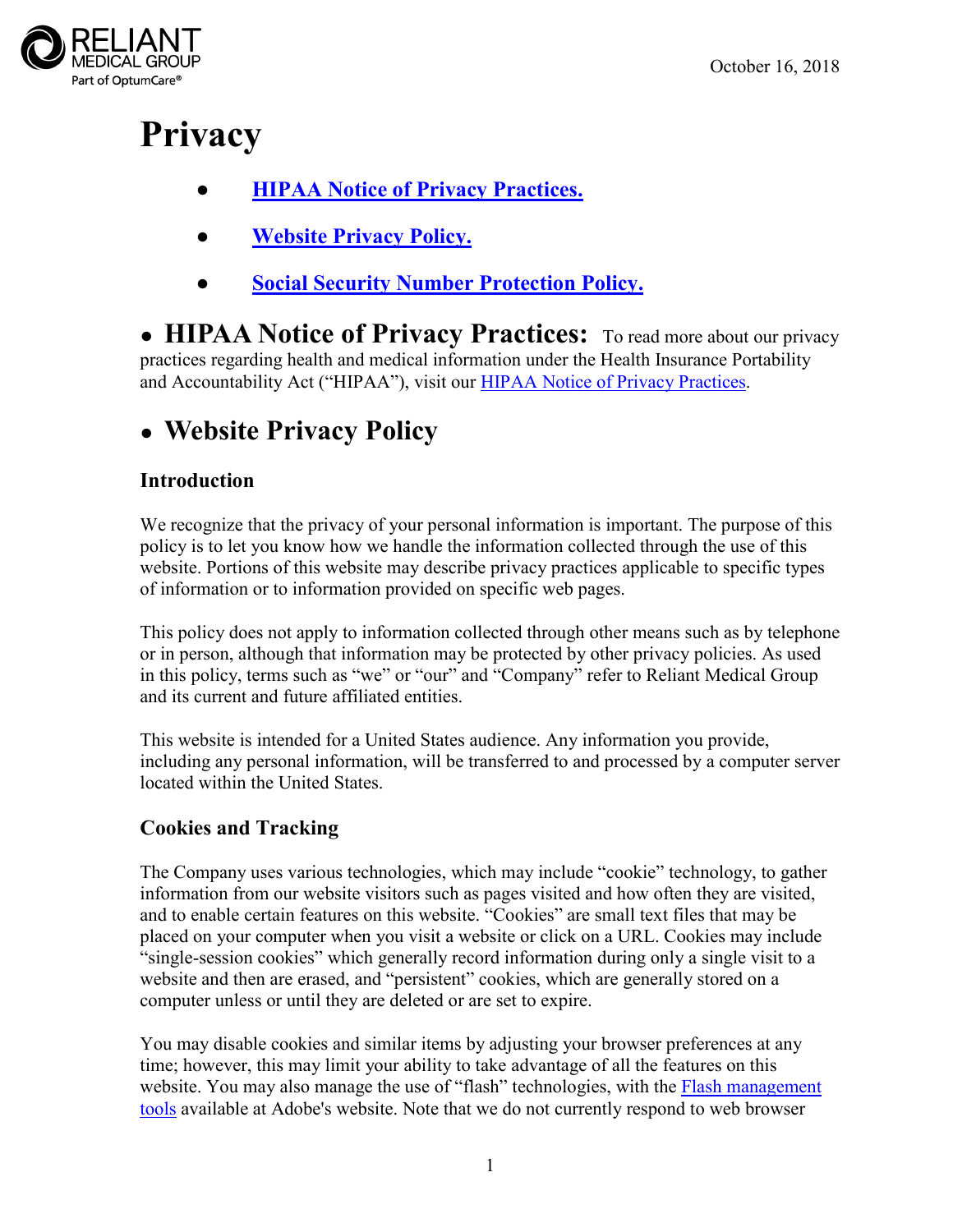"Do Not Track" signals that provide a method to opt out of the collection of information about online activities over time and across third-party websites or online services because, among other reasons, there is no common definition of such signals and no industry-accepted standards for how such signals should be interpreted.

We may also allow third party service providers to use cookies and other technologies to collect information and to track browsing activity over time and across third party websites such as web browsers used to read our websites, what IP addresses are accessing our website, which websites are referring traffic or linking to our websites, and to deliver targeted advertisements to you. We do not control these third party technologies and their use is governed by the privacy policies of third parties using such technologies. For more information about third party advertising networks and similar entities that use these technologies, see [http://www.aboutads.info/consumers,](http://www.aboutads.info/consumers) and to opt-out of such ad networks' and services' advertising practices, go to [www.aboutads.info/choices.](http://www.aboutads.info/choices) Once you click the link, you may choose to opt-out of such advertising from all participating advertising companies or only advertising provided by specific advertising companies.

We may use analytics companies to gather information and aggregate data from our website visitors such as which pages are visited and how often they are visited, and to enable certain features on our websites. Information is captured using various technologies and may include cookies. You may opt out of it by clicking on the "Opt Out" link at the bottom of the home web page.

We may use and disclose your activity information unless restricted by this policy or by law. Some examples of the ways we use your activity information include:

- Customizing your experience on the website including managing and recording your preferences.
- Marketing, product development, and research purposes.
- Tracking resources and data accessed on the website and visitor location.
- Developing reports regarding website usage, activity, and statistics.
- Assisting users experiencing website problems.
- Enabling certain functions and tools on this website.
- Tracking paths of visitors to this website and within this website.

#### **Your Personal Information**

This website may include web pages that give you the opportunity to provide us with personal information about yourself. You do not have to provide us with personal information if you do not want to; however, that may limit your ability to use certain functions of this website or to request certain services or information.

We may use personal information for a number of purposes such as:

- To respond to an email or particular request from you.
- To personalize the website for you.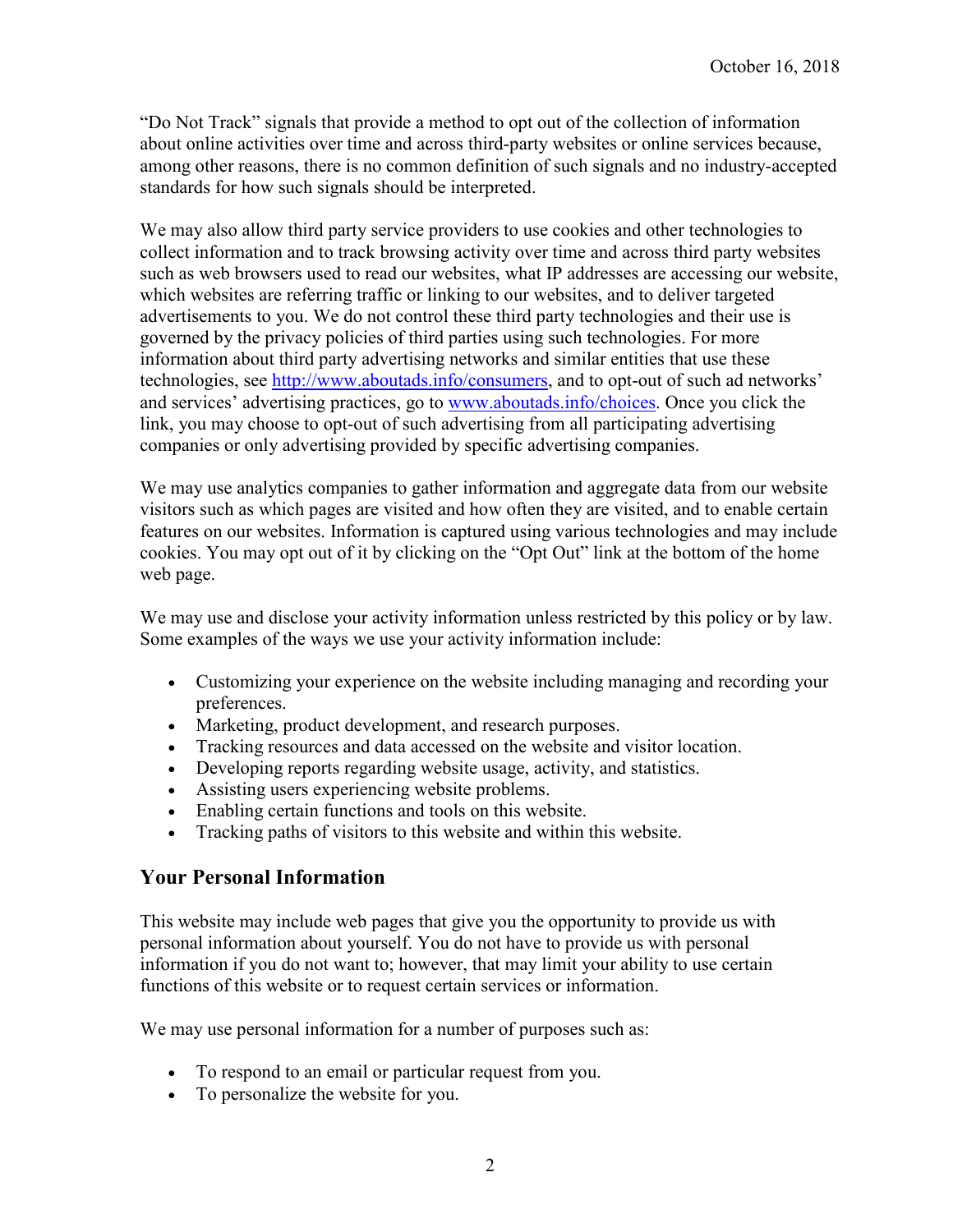- To process an application as requested by you.
- To administer surveys and promotions.
- To provide you with information that we believe may be useful to you, such as information about health products or services provided by us or other businesses.
- To perform analytics and to improve our products, websites, and advertising.
- To comply with applicable laws, regulations, and legal process.
- To protect someone's health, safety, or welfare.
- To protect our rights, the rights of affiliates or related third parties, or take appropriate legal action, such as to enforce our Terms of Use.
- To keep a record of our transactions and communications.
- As otherwise necessary or useful for us to conduct our business, so long as such use is permitted by law.

We may use personal information to contact you through any contact information you provide through this website, including any email address, telephone number, cell phone number, text message number, or fax number. Please see the section below titled ["Our](#page-3-0)  [Online Communications Practices."](#page-3-0)

We may also share personal information within the Company, and we may combine personal information that you provide us through this website with other information we have received from you, whether online or offline, or from other sources such as from our vendors. For example, if you have purchased a product or service from us, we may combine personal information you provide through this website with information regarding your receipt of the product or service.

#### **Sharing Personal Information**

We will only share your personal information with third parties as outlined in this policy and as otherwise permitted by law.

We may share personal information if all or part of the Company is sold, merged, dissolved, acquired, or in a similar transaction.

We may share personal information in response to a court order, subpoena, search warrant, law or regulation. We may cooperate with law enforcement authorities in investigating and prosecuting activities that are illegal, violate our rules, or may be harmful to other visitors.

If you submit information or a posting to a chat room, bulletin board, or similar "chat" related portion of this website, the information you submit along with your screen name will be visible to all visitors, and such visitors may share with others. Therefore, please be thoughtful in what you write and understand that this information may become public.

We may also share personal information with other third party companies that we collaborate with or hire to perform services on our behalf. For example, we may hire a company to help us send and manage email, and we might provide the company with your email address and certain other information in order for them to send you an email message on our behalf.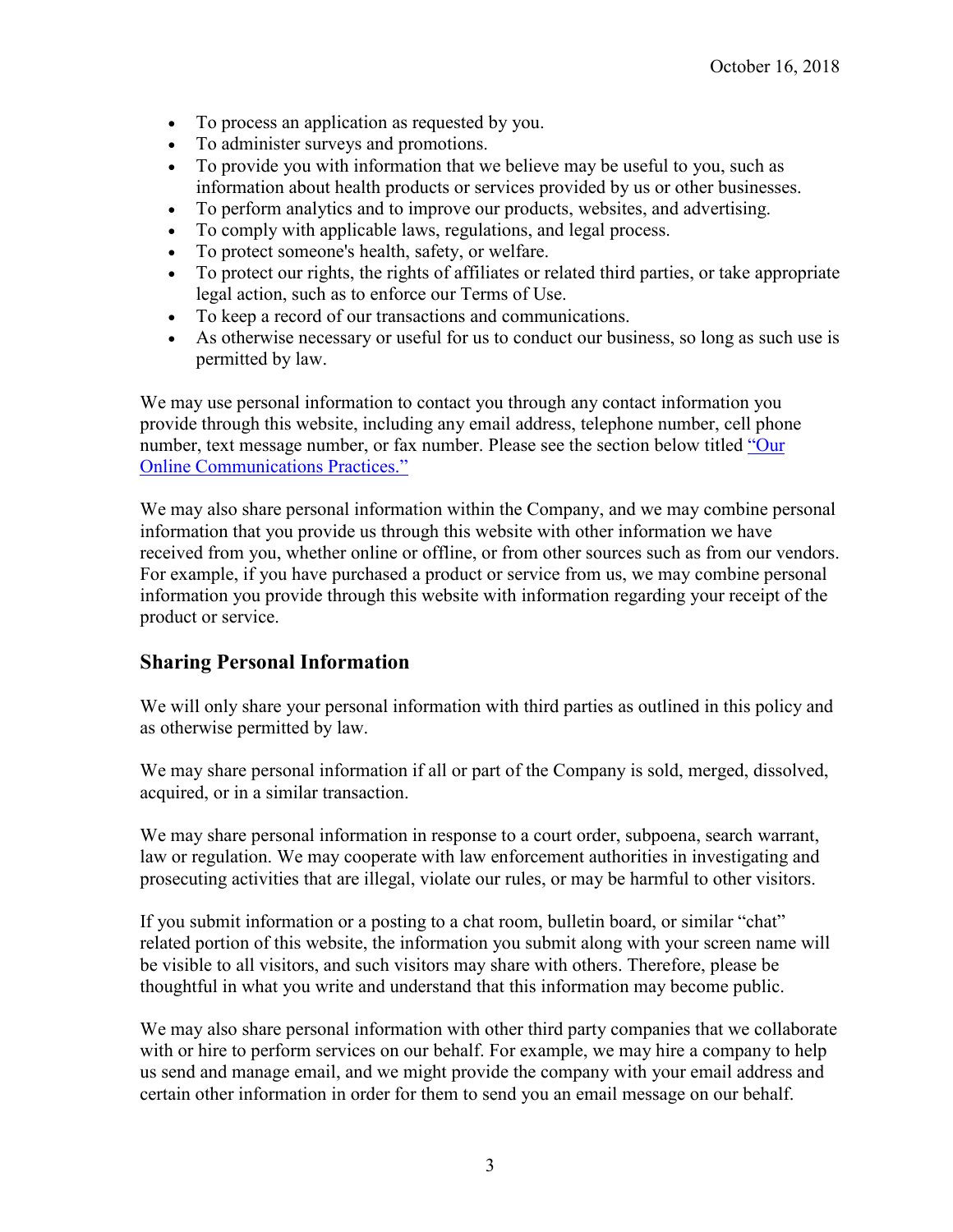Similarly, we may hire companies to host or operate some of our websites and related computers and software applications.

This website may permit you to view your visitor profile and related personal information and to request changes to such information. If this function is available, we will include a link on this website with a heading such as "My Profile" or similar words. Clicking on the link will take you to a page through which you may review your visitor profile and related personal information.

#### **Website and Information Security**

We maintain reasonable administrative, technical and physical safeguards designed to protect the information that you provide on this website. However, no security system is impenetrable and we cannot guarantee the security of our website, nor can we guarantee that the information you supply will not be intercepted while being transmitted to us over the Internet, and we are not liable for the illegal acts of third parties such as criminal hackers.

#### <span id="page-3-0"></span>**Our Online Communication Practices**

We may send electronic newsletters, notification of account status, and other communications, such as marketing communications, on a periodic basis to various individuals and organizations. We may also send email communications regarding topics such as general health benefits, website updates, health conditions, and general health topics. We offer you appropriate consent mechanisms, such as opt-out, for marketing and certain other communications. As examples, you may opt-out as provided for in a specific email communication or contact us as described below in the section "Contact Us." Please be aware that opt-outs may not apply to certain types of communications, such as account status, website updates, or other communications.

#### **Information for Children Under 13**

We will not intentionally collect any personal information from children under the age of 13 through this website without receiving parental consent. If you think that we have collected personal information from a child under the age of 13 through this website, please contact us.

#### **Contact Us**

To contact us regarding this policy and our related privacy practices, please email or write to us at: [privacy@optum.com](mailto:privacy@optum.com) or Optum Privacy Office, MN101-E013, 11000 Optum Circle, Eden Prairie, MN 55344. If you believe we or any company associated with us has misused any of your information please contact us immediately and report such misuse.

#### **Effective Date**

The effective date of this policy is October 16, 2018.